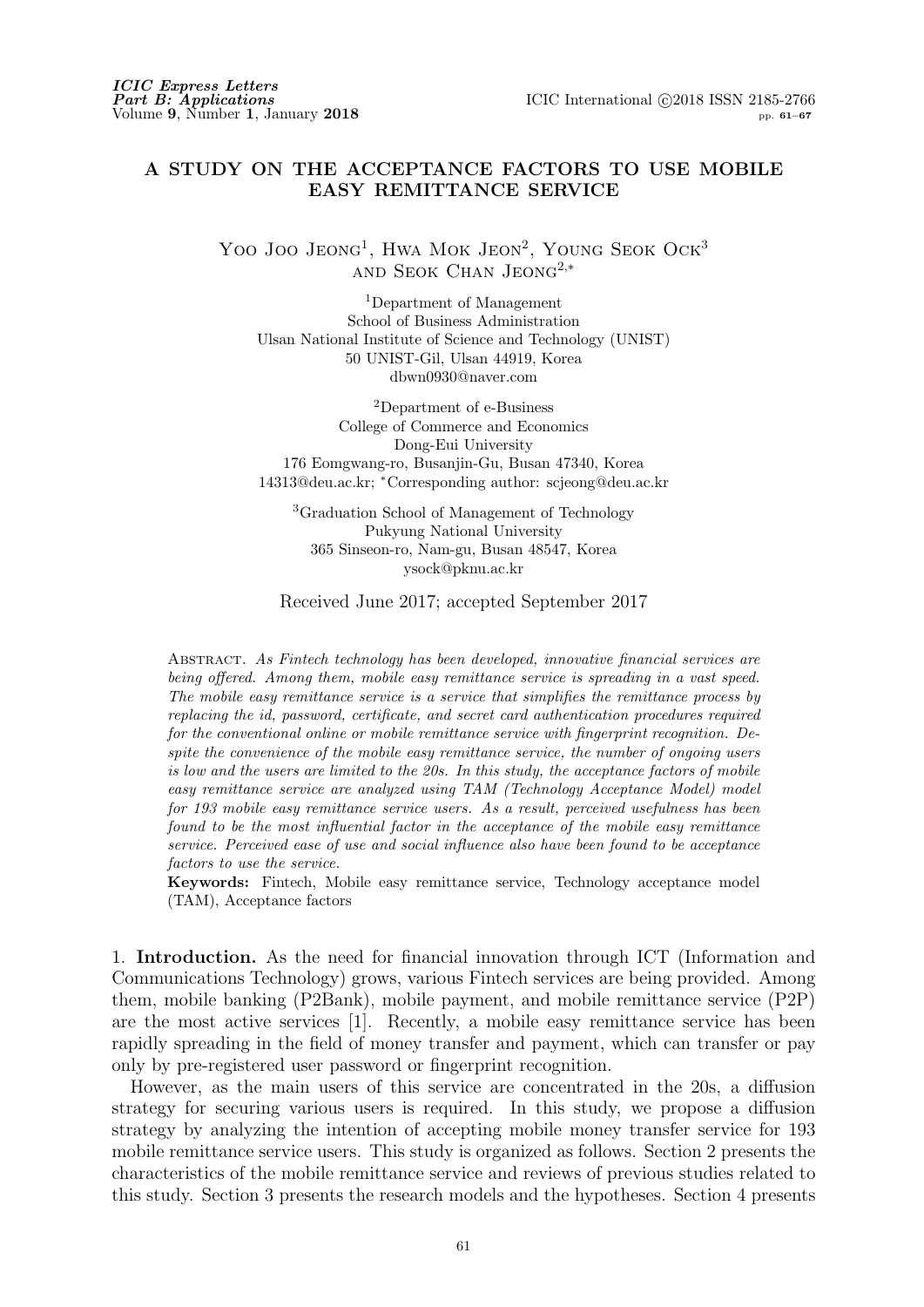the method for data collection and analysis. Section 5, we describe results and discussions. The conclusion of this study is described in Section 6.

## 2. **Theoretical Framework.**

2.1. **Mobile easy remittance service.** The mobile easy remittance service, which belongs to the new pre-paid electronic payment service, is a service focused on shortening the procedure to remittance. It is an innovative P2P remittance service that replaces the complex authentication procedures required for each remittance from existing mobile banking with fingerprint recognition or pre-stored password entry. The mobile easy remittance services are provided as mobile apps, and their usage has been steadily increasing with the proliferation of smartphones. Korea's mobile remittance service usage (daily average) in the third quarter of 2016 increased by 25.7% and 70.1% from the second quarter to 150,000 and KRW 7.9 billion respectively [2]. However, App Ape Lab [3], the mobile app analytics media, pointed out that about 70% of mobile remittance service users are in the 20s. It means that the mobile remittance service is only accepted for certain age groups. Therefore, this study aims to verify the acceptance factors of mobile remittance service and to propose a strategy to spread the prevalent consumer group based on the research results.

2.2. **Technology acceptance model.** Most industries are aiming to gain competitive advantage through new product and technology launch strategies. Competitiveness means profitability; therefore, it is important to understand the acceptance of new products by consumers. Davis [4] proposed the Technology Acceptance Model (TAM) and defined perceived usefulness and perceived ease as factors affecting technology acceptance intention. TAM model developed by Davis is the most used framework in predicting information technology adoption [5,6]. For example, the adoption factors of new information technologies such as mobile game [7], m-banking [9], and smartwatch [9], were analyzed by using TAM model. Jiang et al. [7] showed that perceived usefulness, perceived entertainment, and economic cost significantly affect the attitude of use, which results in behavior intention to adopt the mobile game. Jeong and Yoon [8] indicated that perceived usefulness, perceived credibility, self-efficacy and perceived ease of use have a positive influence on consumers' behavioral intention to adopt m-banking. Jeong et al. [9] verified that the user experience and perceived similarity of the smartphone have a positive effect on acceptance intention of the smartwatch. In this study, we used TAM model for verifying the acceptance factors to use mobile easy remittance service.

### 3. **Research Model and Hypotheses.**

3.1. **Research model.** This study analyzed the acceptance factors of mobile easy remittance service using TAM model. The perceived usefulness, perceived ease of use, service reliability, self-efficacy, social influence, and user innovativeness were defined as independent variables influencing acceptance of mobile easy remittance service. The research model is shown in Figure 1.

3.2. **Research hypothesis.** Perceived usefulness is defined as the level of belief that users will be able to improve their performance by using new services. Liébana-Cabanillas et al. [10] argued that the most important factor in mobile payment services is perceived usefulness, and it has a strong positive effect on attitude and intention to use. Therefore, we hypothesize that:

*H1a: Perceived usefulness will have a positive effect on attitude to service. H1b: Perceived usefulness will have a positive effect on intention to use.*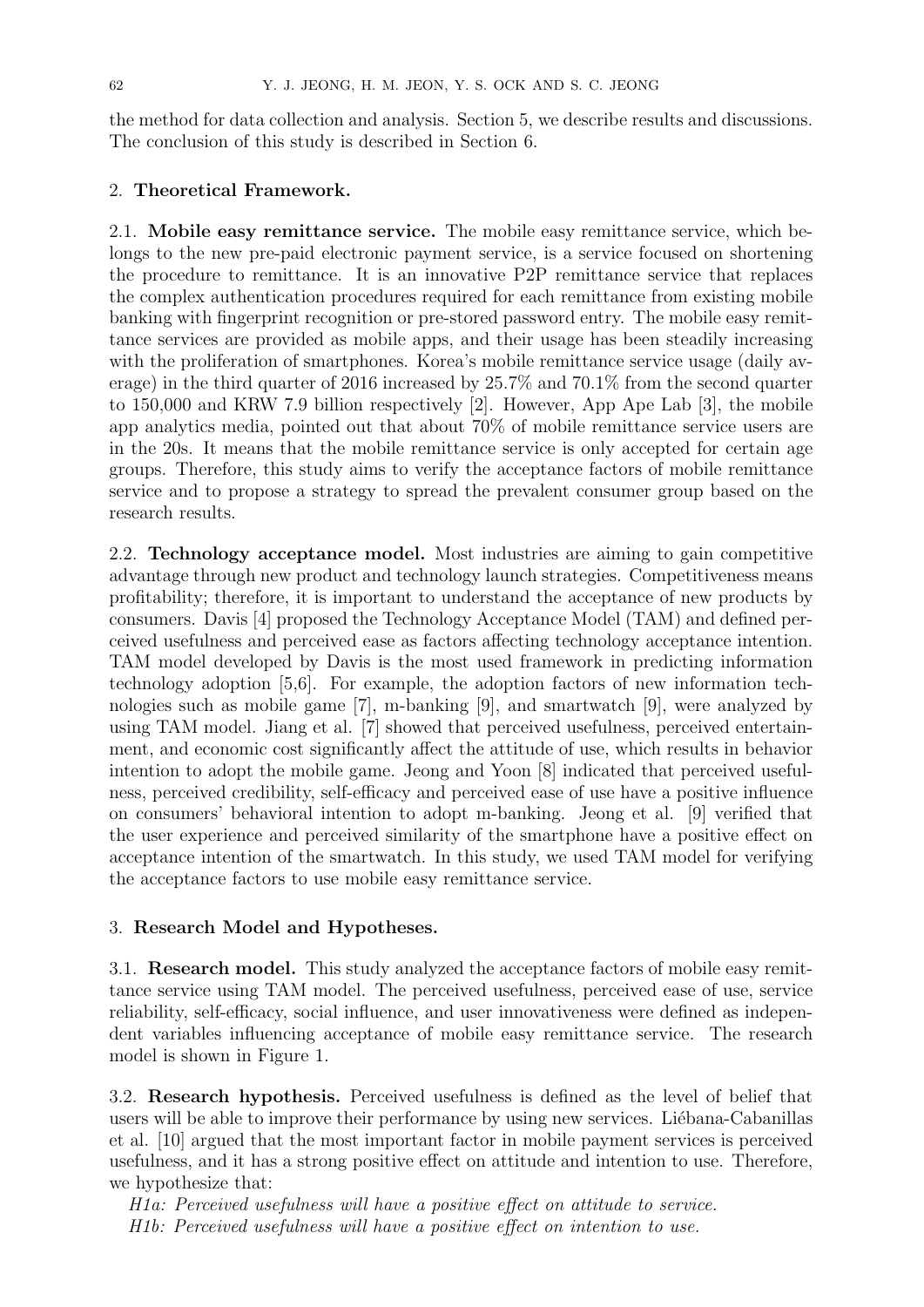

Figure 1. Research model

Perceived ease of use is defined as the level at which consumers expect new services to be available without much effort. Liu and Tai [11] noted that perceived ease of use affects the intention to use mobile payment system. Therefore, we hypothesize that:

*H2a: Perceived ease of use will have a positive effect on attitude to service.*

*H2b: Perceived ease of use will have a positive effect on intention to use.*

Service reliability is defined as the level at which a user can trust a new technology before accepting it. In general, new technologies are accompanied by risks such as uncertainty, and Lule et al. [12] confirmed that service reliability has the greatest effect on user acceptance intention for mobile banking service. Therefore, we set the following hypothesis.

*H3a: Service reliability will have a positive effect on attitude to service.*

*H3b*: *Service reliability will have a positive effect on intention to use.*

Self-efficacy is defined as the level of confidence that users will be able to fully use new services. Yang and Kim [13] confirmed that users are highly influenced by self-efficacy in mobile payment acceptance and claimed that customized services should be provided so that users can feel self-efficacy. Therefore, we set the following hypothesis.

*H4a*: *Self-efficacy will have a positive effect on attitude to service.*

*H4b*: *Self-efficacy will have a positive effect on intention to use.*

Social influence is defined as the extent to which a user receives influence from others in accepting a new service. In Yu's study [14] on acceptance of mobile banking, it is proved that social influence is the most influential variable in usage intention formation, and it is effective to advertise where WOM (Word of Mouse) is active such as social media. Therefore, we set the following hypothesis.

*H5a: Social influence will have a positive effect on attitude to service.*

*H5b: Social influence will have a positive effect on intention to use.*

User innovativeness is represented the degree to which user is willing to accept new services voluntarily [15]. Jeong et al. [16] suggested that highly innovative user is more aggressive and willing to use new services. Therefore, we set the following hypothesis.

*H6a: User innovativeness will have a positive effect on attitude to service.*

*H6b: User innovativeness will have a positive effect on intention to use.*

Attitude to service means the level of positive or negative attitudes toward accepting and utilizing new services. Jiang et al. [7] confirmed that the positive attitude toward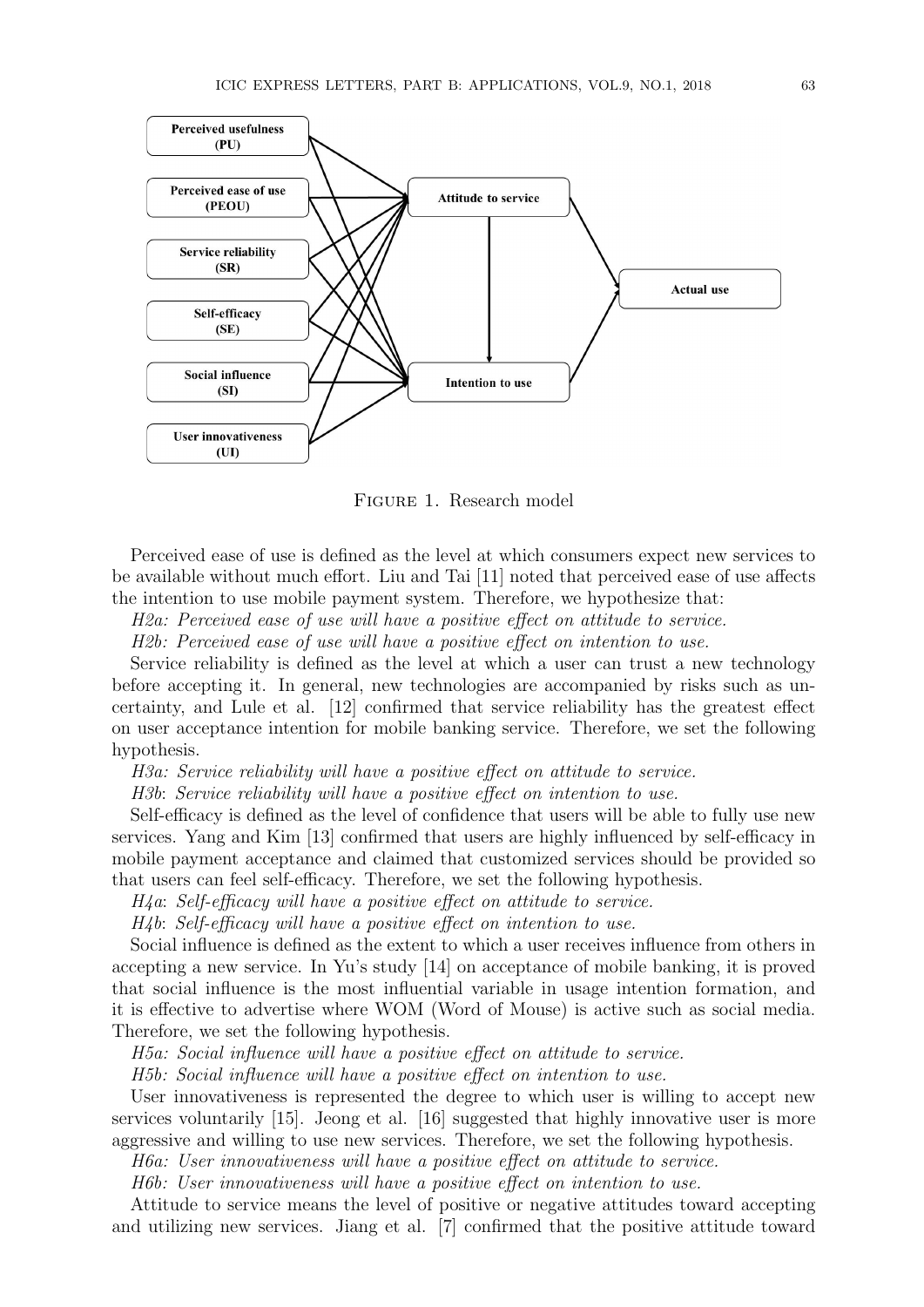service acceptance in mobile game acceptance has a high acceptance intention. As Ram [17] argued that user attitudes have an indirect effect on actual use, a positive attitude toward service is expected to increase the intent to use and actual use. Therefore, we set the following hypothesis.

*H7a: Attitude to service will have a positive effect on intention to use.*

*H7b: Attitude to service will have a positive effect on actual use.*

Intention to use is defined as the level of desire to accept a new service, and actual use is the concept of behavior in which the user actually uses the service. The theory of planned behavior developed by Ajzen [18] verified that the direct cause of acceptance behavior is the intention to accept. Therefore, we set the following hypothesis.

*H8: Intention to use will have a positive effect on actual use.*

#### 4. **Methodology.**

4.1. **Collection of materials.** A total of 286 respondents were collected from a large private university in Korea (Table 1). As shown in Table 1, 193 respondents (67.5%) have experience using mobile easy remittance services. The 193 respondents who had experience using mobile easy remittance service were used for analysis. The measurement scales in the survey used a seven-point Likert scale ranging from (1) strongly disagree to (7) strongly agree.

| Measures       |                | Frequency $(\%)$ |  |
|----------------|----------------|------------------|--|
| Use experience | Yes            | 193 (67.5)       |  |
|                | N <sub>0</sub> | 93(32.5)         |  |
| Gender         | Male           | 154(53.8)        |  |
|                | Female         | 132(46.2)        |  |
| Age            | $20 - 29$      | 286(100.0)       |  |

TABLE 1. Demographics of sample data

4.2. **Reliability, validation and structural model fits analysis.** Fornell and Larcker [19] suggested a value of CR (Composite Reliability) above 0.7, AVE (Average Variance Extracted) above 0.5, and Cronbach's  $\alpha$  above 0.7 as the acceptable reliability of the instruments. As shown in Table 2, all of the constructs exceeded the reference values. Convergent validity is required that loading factor mean above 0.7. The loading factor mean of all variables are between 0.831 and 0.887; therefore, the convergent validity is accepted.

TABLE 2. Reliability and validation test results

| Variables                                        |      |                    |                    | Cronbach's $\alpha$   CR   AVE   Loading Factor Mean |
|--------------------------------------------------|------|--------------------|--------------------|------------------------------------------------------|
| Perceived usefulness (PU)                        | .907 |                    | $0.922 \mid 0.774$ | 0.850                                                |
| Perceived ease of use $(\overline{\text{PEOU}})$ | .871 |                    | $0.861 \mid 0.667$ | 0.831                                                |
| Service reliability (SR)                         | .894 |                    | $0.892 \mid 0.718$ | 0.862                                                |
| $\overline{\text{Self-efficacy}}$ (SE)           | .941 |                    | $0.936 \mid 0.805$ | 0.884                                                |
| Social influence (SI)                            | .917 | $0.905 \mid 0.741$ |                    | 0.887                                                |
| User innovativeness (UI)                         | .831 |                    | $0.838 \mid 0.685$ | 0.838                                                |

For discriminant validity, the square root of the AVE for each variable should be greater than the correlation values between any two variables. The inter-variable correlation matrix (see Table 3) shows that all values satisfied these recommendations for discriminant validity.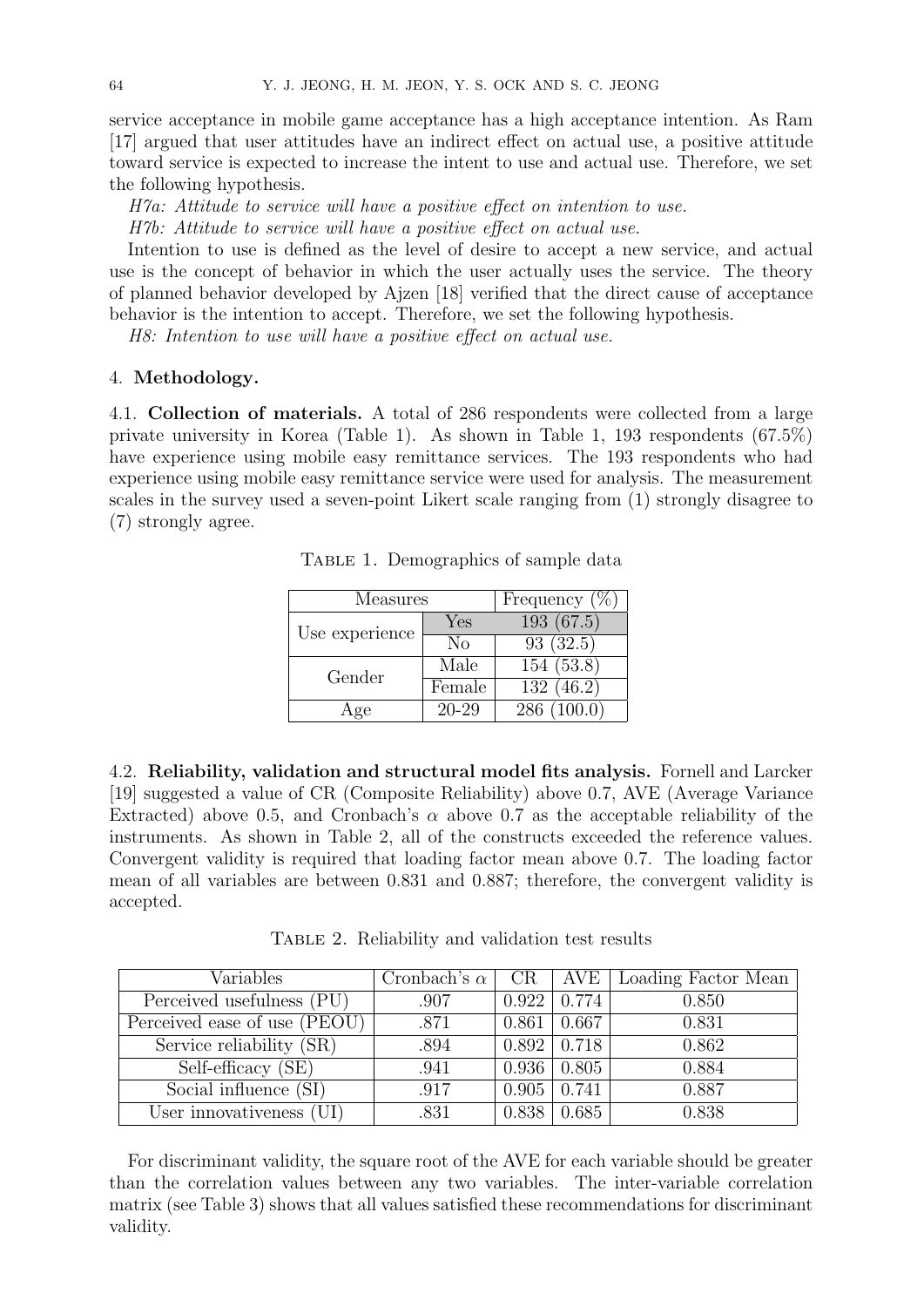|             | PU   | PEOU | SR.  | <b>SE</b> | <b>SI</b> | U    |
|-------------|------|------|------|-----------|-----------|------|
| PU          | .880 |      |      |           |           |      |
| <b>PEOU</b> | .396 | .817 |      |           |           |      |
| <b>SR</b>   | .168 | .043 | .847 |           |           |      |
| <b>SE</b>   | .390 | .317 | .099 | .897      |           |      |
| SI          | .015 | .013 | .255 | .048      | .861      |      |
| U           | .260 | .014 | .071 | .399      | .153      | .828 |

TABLE 3. Correlations of variables and square root of AVE

Note: Square roots of the AVE are the bolded diagonal value.

TABLE 4. Structural model fits analysis

| Fit measures      | $\chi 2/\mathrm{d}F$ | AGFI                                     | NFI | <b>CFI</b>                                    | TH | - RMSEA |
|-------------------|----------------------|------------------------------------------|-----|-----------------------------------------------|----|---------|
| Value             | 1.570                |                                          |     | $0.779 \mid 0.866 \mid 0.946 \mid 0.938 \mid$ |    | 0.055   |
| Recommended value | $\leq 3$             | $\geq 0.8$   $> 0.9$   $> 0.9$   $> 0.9$ |     |                                               |    | < 0.08  |

The results of evaluation of structural model fits are as following:  $\chi^2/df = 1.570$ , AGFI  $= 0.779$ , NFI  $= 0.855$ , CFI  $= 0.946$ , TLI  $= 0.938$ , RMSEA  $= 0.055$ . The overall fit measures show a good fit of the model as shown in Table 4.

5. **Results and Discussions.** The results of the structural model analysis are shown in Figure 2. Seven of the fifteen hypothesized associations are significant at *p <* 0*.*05 or  $p < 0.01$  or  $p < 0.001$ , whereas eight other hypotheses are not significant.



\*p<0.05, \*\*p<0.01, \*\*\*p<0.001

FIGURE 2. Results of structural model analysis

Perceived usefulness has a significant positive effect on the attitude to service (path coefficient =  $0.348$ ,  $p < 0.001$ ) and intention to use (path coefficient =  $0.374$ ,  $p < 0.001$ ), therefore, supporting H1a and H1b. In addition, perceived usefulness has a positive effect on actual use through mediating attitude to service and intention to use. It means that perceived usefulness is the most influential factor in the acceptance of the mobile easy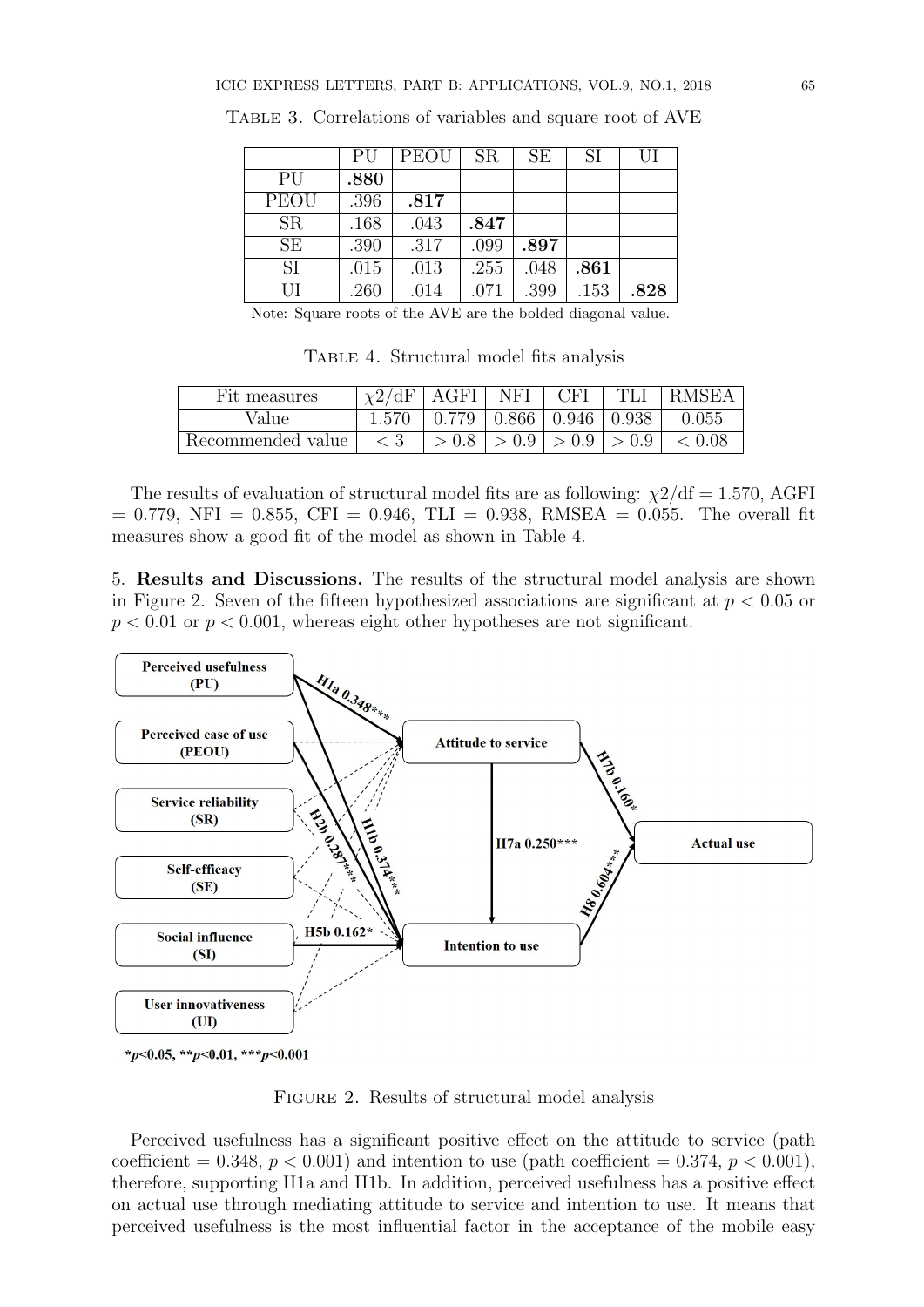remittance services in this study. Therefore, it is necessary to promote marketing so that users can recognize the usability of the mobile easy remittance services.

Perceived ease of use has a significant effect on intention to use (path coefficient  $= 0.287$ ,  $p < 0.001$ , therefore supporting H2b. The mobile easy remittance service is a banking service that reduces the cost of money by dramatically shortening the remittance process. Since perceived ease of use is a factor that has a strong influence on the acceptance of mobile remittance services by perceived usefulness, it is necessary to emphasize that users are sufficiently perceived.

Social influence has a significant effect only on intention to use (path coefficient  $=$ 0.162,  $p < 0.001$ , therefore supporting H5b. The mobile easy remittance service provides benefits that require interaction such as exemption of remittance fees among users, and it is considered that the word of the surrounding person influences acceptance. Therefore, it is necessary to expand the word-of-mouse channels for spreading the user base, and events such as friend invitation are expected to be effective in creating new users.

Attitudes to service has a significant effect on intention to use (path coefficient  $= 0.250$ ,  $p < 0.001$ ) and actual use (path coefficient  $= 0.160, p < 0.05$ ), therefore supporting H7a and H7b. However, the effect on actual use is relatively lower than the effect on intention to use. It means that a positive attitude to the service induces an intention to accept the service, but a positive attitude makes it difficult to induce actual use. Finally, intention to use not only has a significant effect on actual use (path coefficient  $= 0.604, p < 0.001$ ) but also affects actual use as a mediating variable of attitude to service.

Service reliability, self-efficacy, and user innovativeness have no significant effect on the attitude to service and intention to use of mobile easy remittance service. This can be interpreted that the financial service is a service based on safety, so users do not consider it particularly carefully. This result is also presumed to be due to the fact that the respondents are the 20s who are familiar with using mobile banking apps.

The reason that the hypotheses related to self-efficacy and user innovativeness were rejected is also attributed to the fact that respondents are in the 20s. The 20s respondents are well accustomed to using mobile apps and have innovativeness for new mobile banking service adoption.

6. **Conclusions.** In this study, we verified the acceptance factors to use the mobile easy remittance service, and the implications are as follows.

Perceived usefulness has been found to be the most influential factor in the acceptance of the mobile easy remittance service. Perceived usefulness has a positive effect on the attitude to service, intention to use, and actual use. Therefore, it is necessary to promote the usefulness of the mobile easy remittance service in order to spread the service.

Perceived ease of use and social influence also have been found to be the acceptance factors to use the service. Therefore, it is necessary to develop a mobile easy remittance service with more convenient functions. Also, it can be found that the formation of community among users and the effect of word of mouth are important.

Service reliability, self-efficacy, and user innovativeness have been found to be insignificant in the acceptance of the mobile easy remittance service. These results are due to the fact that respondents are in their 20s, which is a limitation of this study. To verify more general acceptance factors of the mobile easy remittance services, it is necessary to study respondents with a wider age range.

In the future, various Fintech services such as mobile easy remittance services will be developed. The results of this study can be used to develop Fintech service and establish its marketing strategy. However, only six acceptance factors were analyzed in this study. Therefore, it is needed to consider various factors which affect the acceptance of the Fintech service in future study.